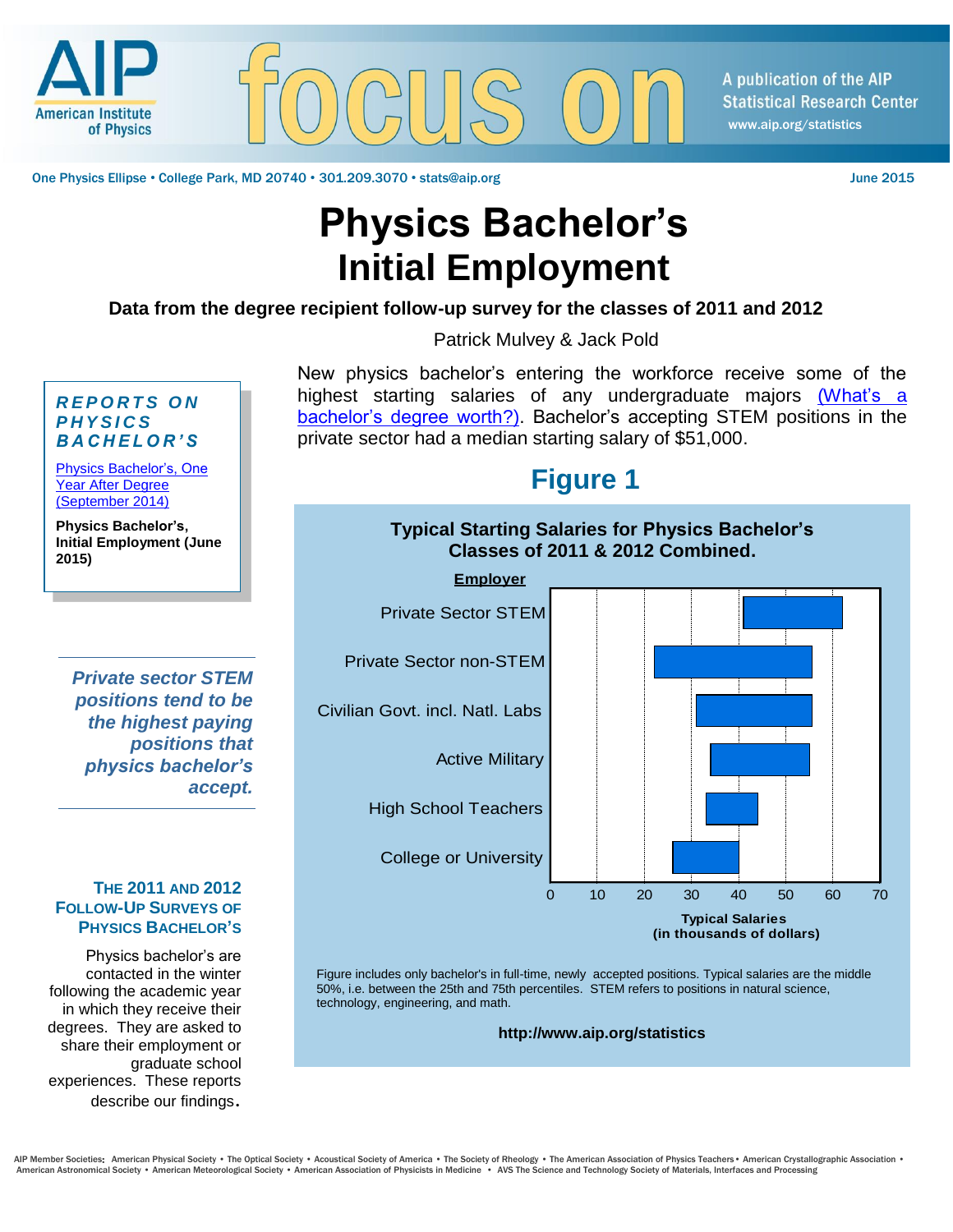The range of salaries for physics bachelor's employed in non-STEM private sector positions was the widest of any employment sector. The lower salaries in this sector were often in hourly wage positions, such as those in the food industry or manual labor. The higher salaries within private sector non-STEM positions were often associated with more technical responsibilities. They included job titles containing "analyst" and "specialist" and were in areas of the economy related to banking and finance.

After receipt of their degrees, physics bachelor's either enter the workforce or continue on with their education. The majority (57%) of physics bachelor's degree recipients from the combined classes of 2011 and 2012 were enrolled in graduate school in the winter following the year they received their degrees. The remaining 43% entered the workforce. Threequarters of those entering the workforce were employed full time. The remainder were either employed in part-time positions, or were seeking employment. About 5% of employed physics bachelor's indicated they accepted internships. The internships were mostly full-time paid positions, and were in a variety of fields. Five percent were continuing employment that they had held for at least a year before graduation.



**Figure 2**

*43% of physics bachelor's degree recipients from the classes of 2011 and 2012 combined entered the workforce.*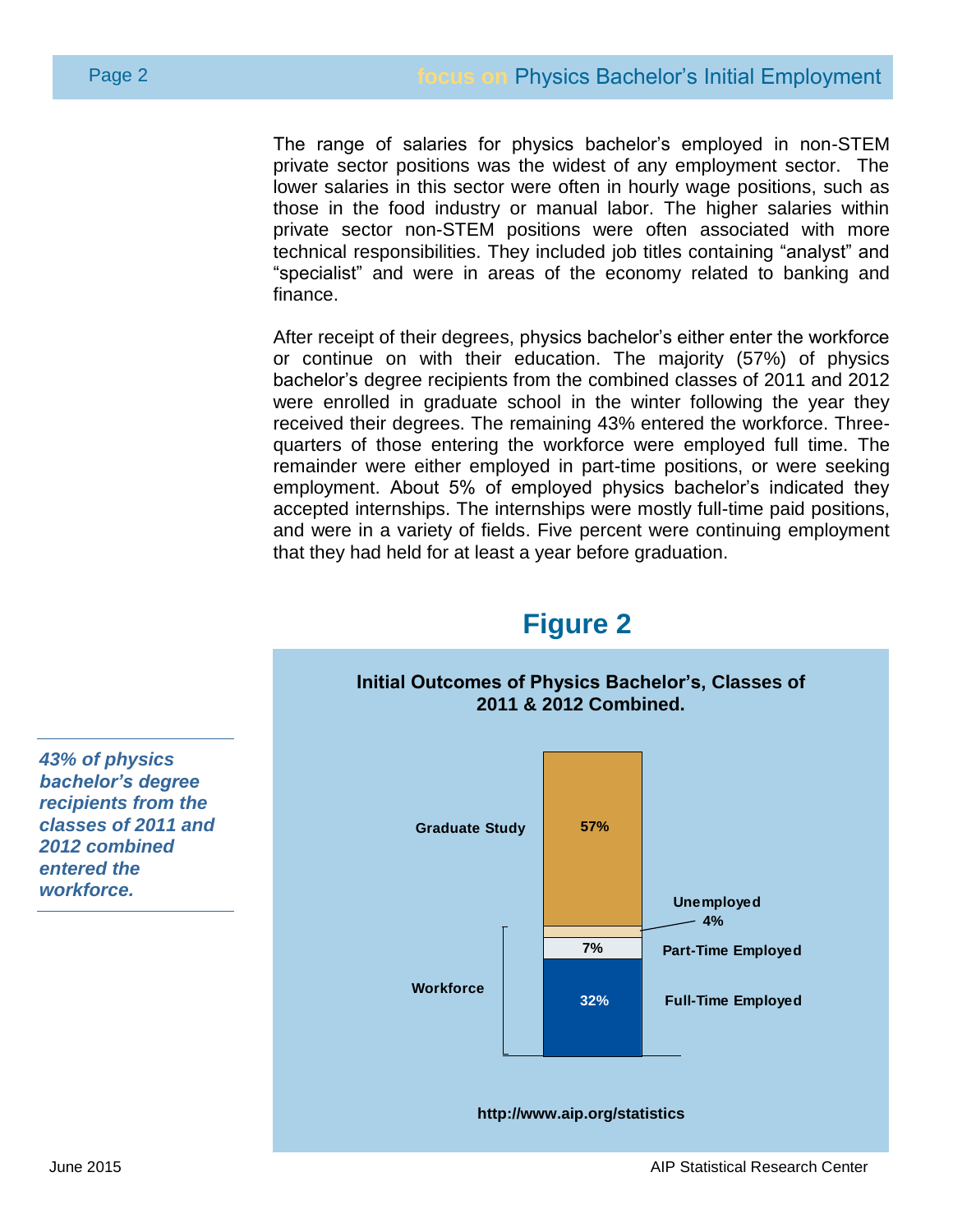The majority of physics bachelor's degree recipients from the combined classes of 2011 and 2012 were employed in the private sector. The next largest employment sector was colleges and universities where over half worked at the same institution that they had attended as undergraduates.

Seventeen percent of employed physics bachelor's held part-time positions after receiving their degrees. Almost half of those who were employed part-time planned to continue on to graduate school in the future.

## **Figure 3**



### **http://www.aip.org/statistics**

There are three military academies that award physics bachelor's degrees: US Military Academy (NY), US Air Force Academy (CO), and US Naval Academy (MD). The students attending these institutions are on a specific career path and are not subject to the initial employment conditions experienced by the vast majority of physics bachelor's. With the exception of **Figure 2**, data in this *focus on* do not include the degree recipients from these unique institutions.

*61% of employed physics bachelor's degree recipients from the combined classes of 2011 and 2012 worked in the private sector.*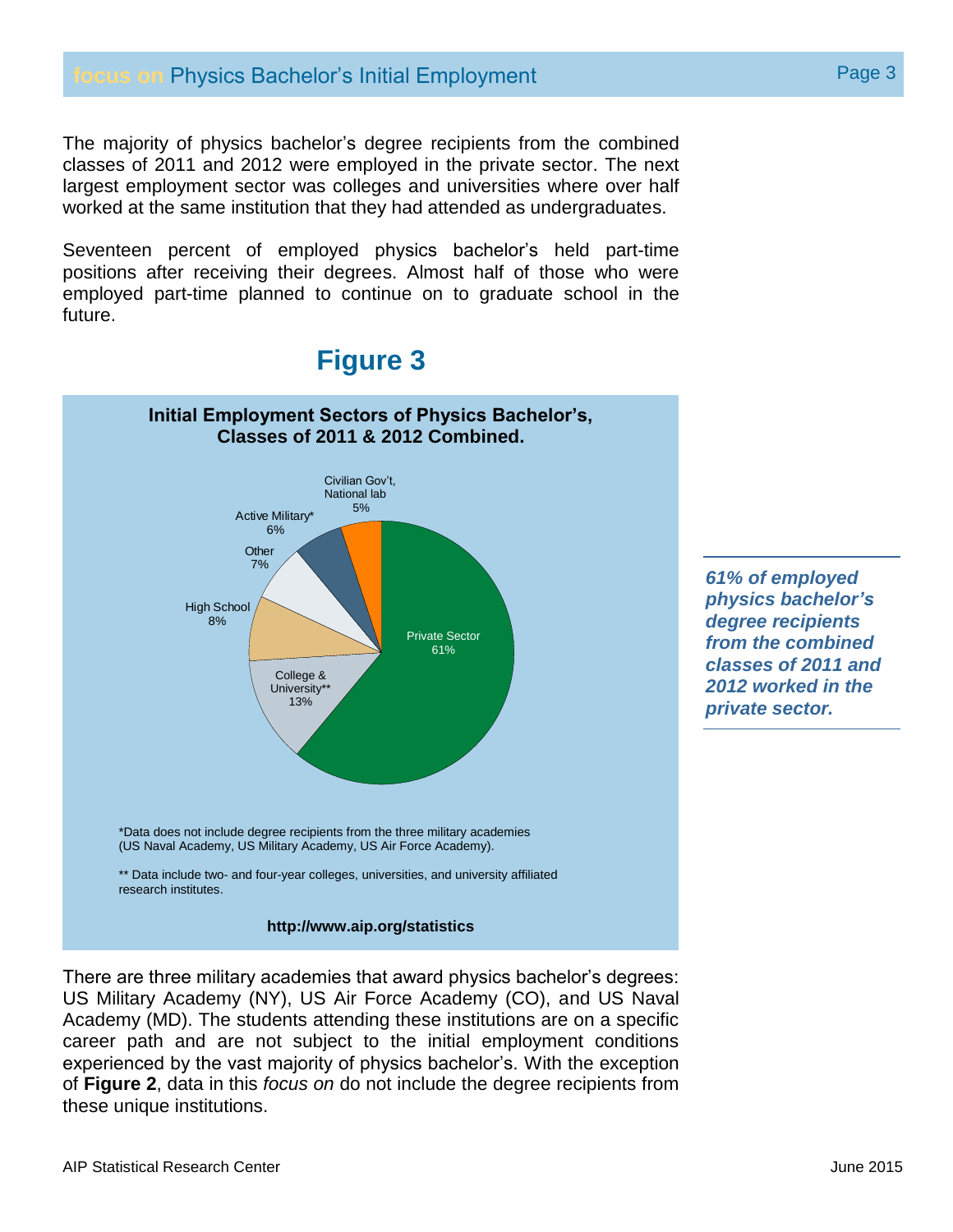The majority (70%) of physics bachelor's degree recipients employed in the private sector work in STEM fields. As has been historically true, the majority of physics bachelor's who secured employment in the private sector are working in the fields of engineering and computer or information science. Only a small fraction of the private sector employed bachelor's indicated they were working in the fields of physics or astronomy. Less than a third of the private sector employed physics bachelor's were working in non-STEM fields.

## **Figure 4**

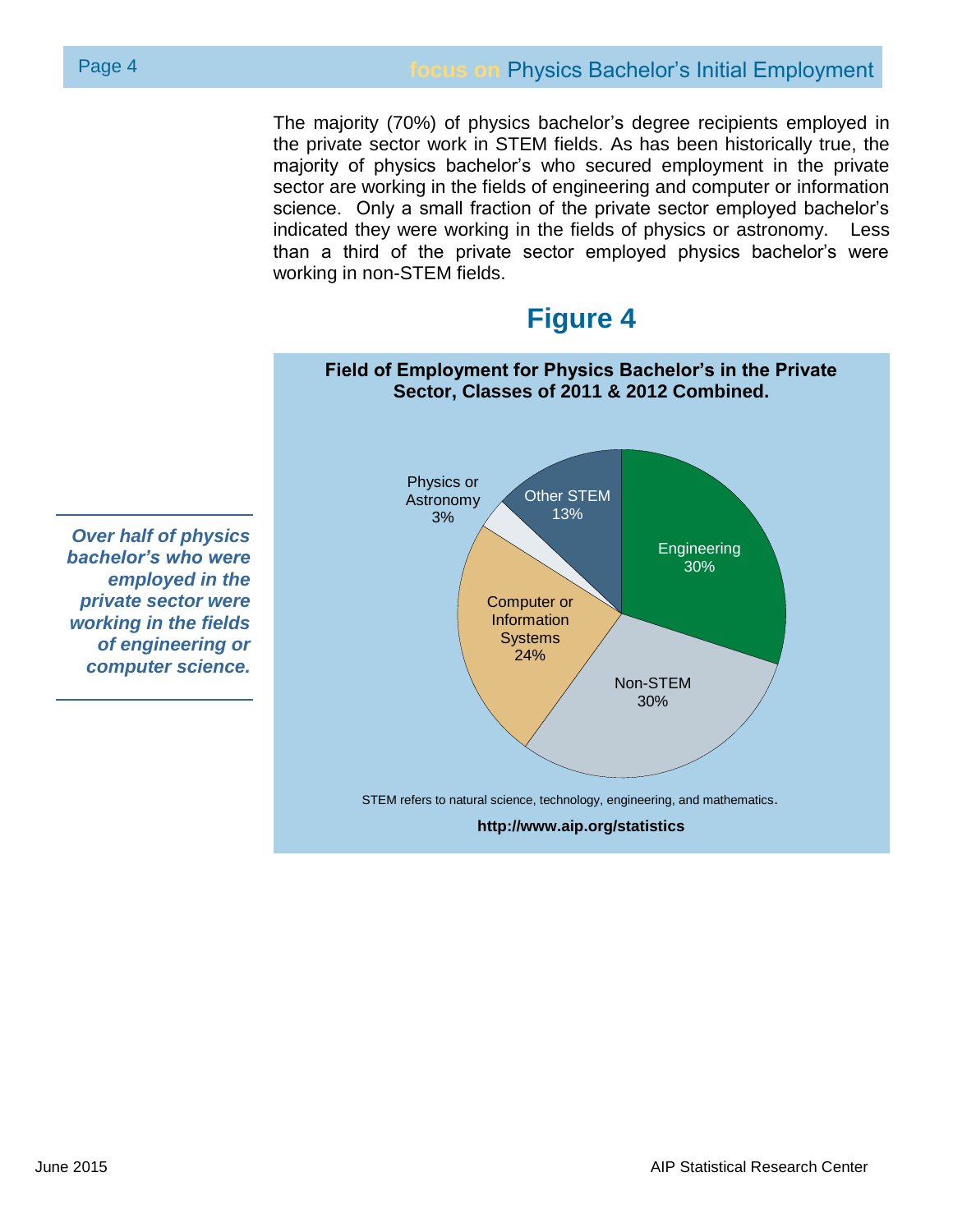### **focus on Physics Bachelor's Initial Employment** Page 5

More than half (54%) of the private sector employed physics bachelor's degree recipients were working in the fields of engineering or computer science. **Figure 5** shows a comparison of the skills regularly used by physics bachelor's degree recipients who are full-time employed in the private sector in these two fields. Nearly all respondents solved technical problems and worked on teams on a regular basis. As would be expected, those employed in the field of computer science were significantly more likely to use programming skills than their engineering counterparts. Conversely, they were less likely to use physics knowledge regularly. More than 80% of those employed in computer science regularly performed quality control and performed tasks related to design and development.

## **Figure 5**

### **Knowledge and Skills Regularly Used by Physics Bachelor's Employed in the Private Sector, Classes of 2011 & 2012 Combined.**



*respondents employed in Engineering or Computer Science fields regularly worked on teams and solved technical problems.*

Percentages represent the physics bachelor's who chose "daily," "weekly," or "monthly" on a four-point scale that also included "never or rarely."

#### **http://www.aip.org/statistics**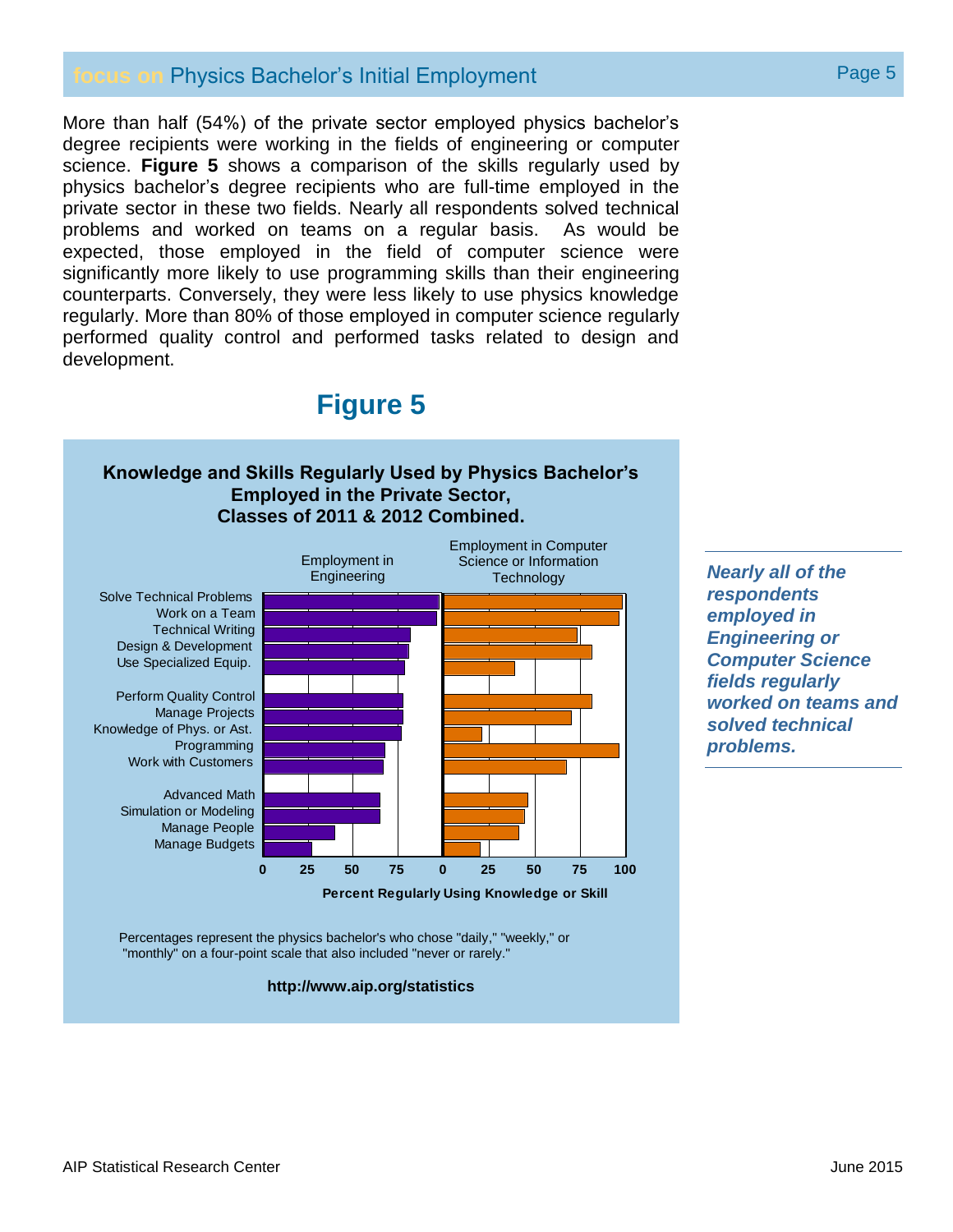### **Private Sector STEM**

Physics bachelor's degree recipients were asked about their levels of satisfaction concerning different aspects of their employment. On a four point scale, those who responded that they were "very satisfied" or "somewhat satisfied" were counted as being satisfied. **Figures 6** through **11** show the levels of satisfaction with aspects of their positions within each large employment sector. More than 80% of physics bachelor's in private sector STEM positions reported that overall they were satisfied with their positions. Job security and level of responsibility also showed high levels of satisfaction. Around three-quarters were satisfied with their opportunity for advancement and with their salary and benefits.

## **Figure 6**

**Job Satisfaction of Physics Bachelor's in Private Sector STEM Positions,**

*Physics bachelor's employed in private sector STEM positions indicated high levels of satisfaction with all aspects of their positions.*

*One respondent indicated that "witnessing direct application of physics and materials science" was a part of their daily work.*



Percentages represent the physics bachelor's who chose "very satisfied" or "somewhat satisfied" on a four-point scale that also included "somewhat dissatisfied" and "very dissatisfied." STEM refers to natural science, technology, engineering and math.

#### **http://www.aip.org/statistics**

Physics bachelor's were asked to describe their work and many of their open ended responses involved what the degree recipients liked about their jobs. Physics bachelor's working in private sector STEM positions frequently used phrases such as "gaining experience" and made references to learning. Many respondents also indicated that they found their work "interesting" and enjoyed the "opportunities" that they were presented with. Some indicated that they enjoyed having a high level of autonomy or that they got to travel. Not all respondents chose to describe what they enjoyed about their work, some answered more pragmatically, with statements indicating they were happy to have found employment and were able to "pay the bills."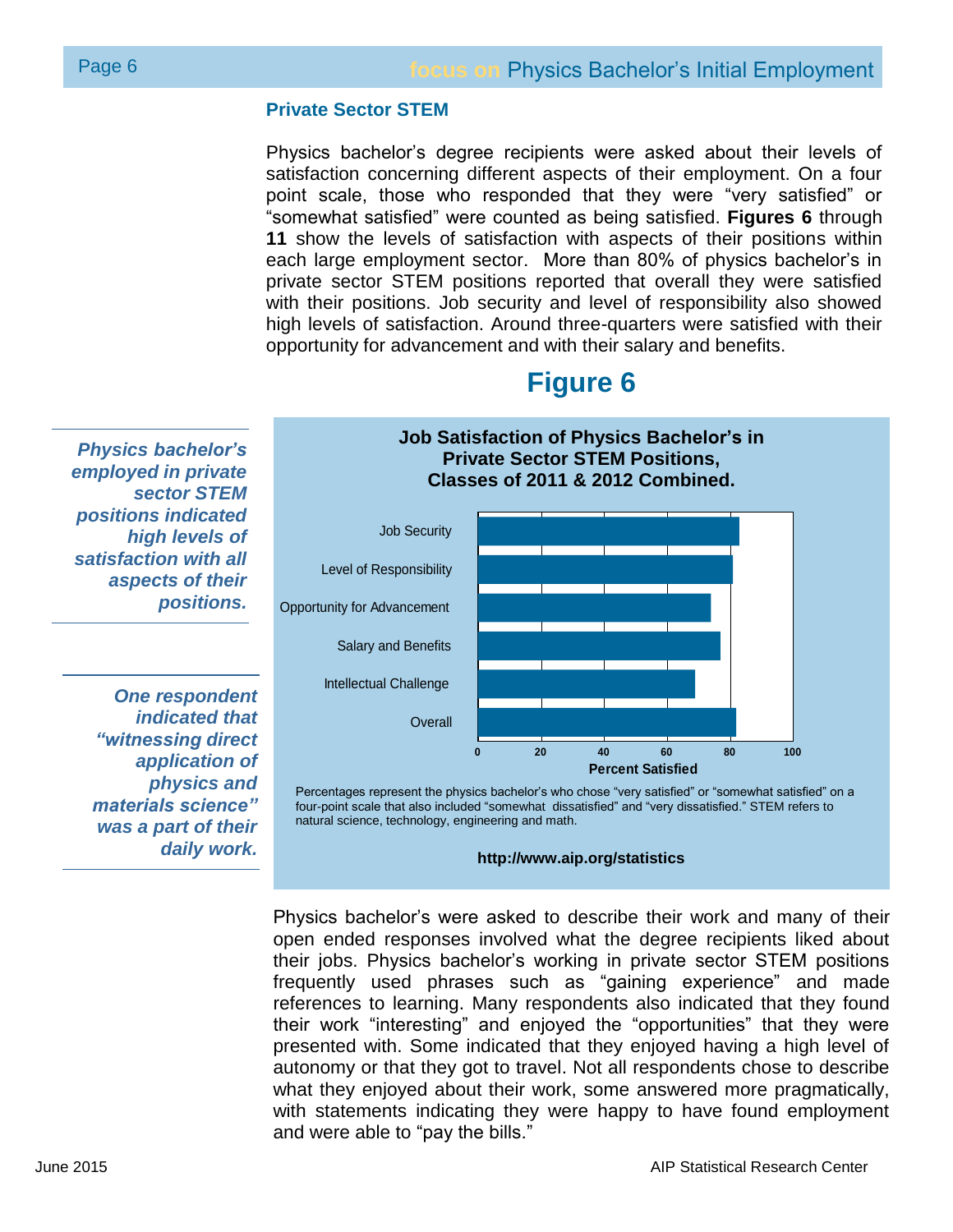### **focus on Physics Bachelor's Initial Employment Example 2 Page 7 Page 7**

### **Private Sector non-STEM**

Physics bachelor's degree recipients employed in private sector non-STEM positions were less satisfied with their jobs in each of the satisfaction categories than their STEM counterparts. Less than half of respondents employed in non-STEM fields reported being satisfied with their opportunity for advancement, their salary benefits, and their level of intellectual challenge. The types of jobs that respondents held in non-STEM fields varied greatly, with some being more technical than others. A number of respondents cited taking their jobs due to a lack of choice. Twothirds of physics bachelor's employed in private sector non-STEM positions indicated that they were hoping to be employed in a STEM field in the future.

## **Figure 7**



Percentages represent the physics bachelor's who chose "very satisfied" or "somewhat satisfied" on a four-point scale that also included "somewhat dissatisfied" and "very dissatisfied." STEM refers to natural science, technology, engineering and math.

#### **http://www.aip.org/statistics**

*Just over half of physics bachelor's employed in non-STEM positions indicated overall satisfaction with their position.*

*"I feel like I am contributing to something valuable" – respondent comment.*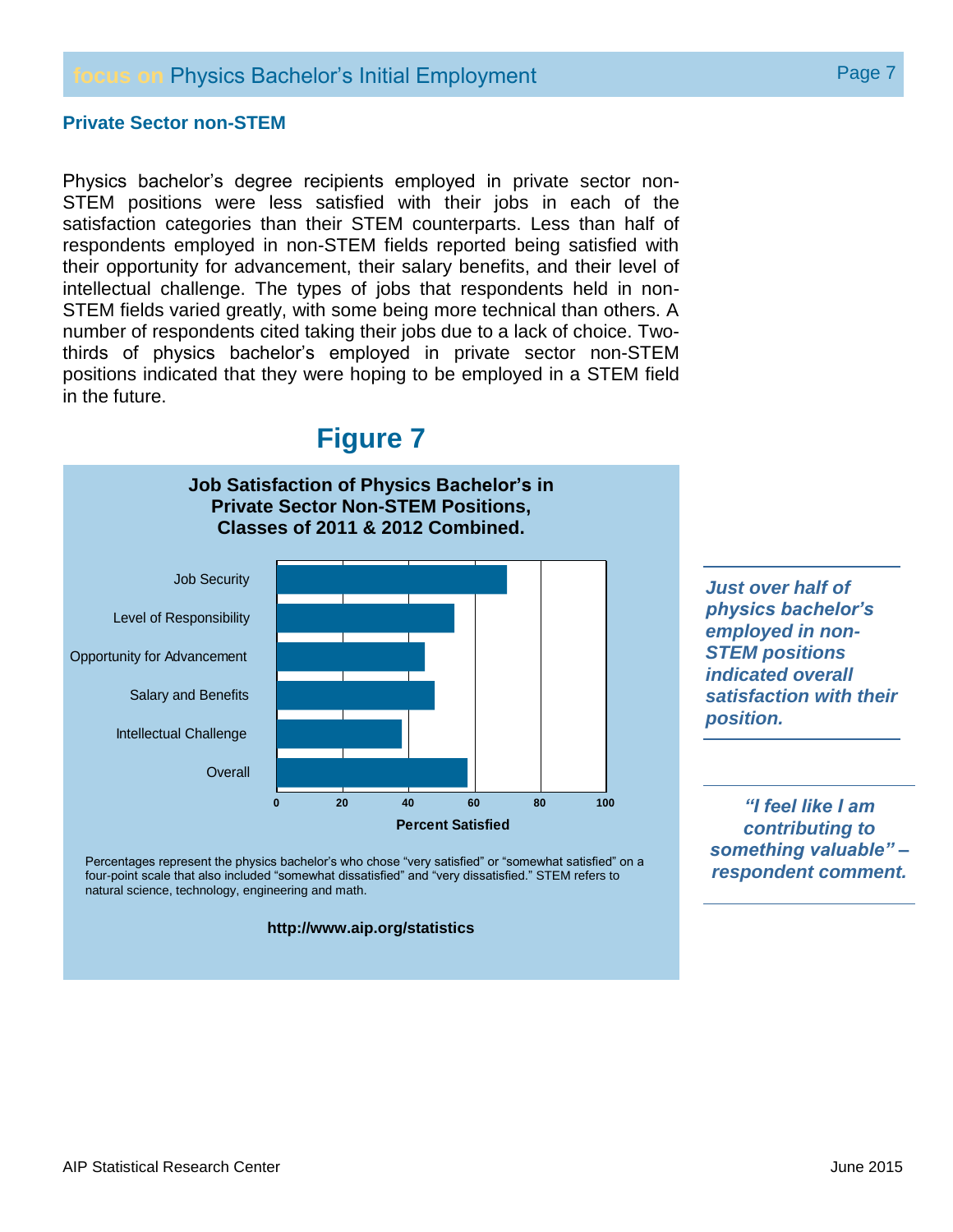### **High School Teachers**

Eight percent of physics bachelor's took jobs as high school teachers, with the majority teaching physics. The overall satisfaction level for high school teachers was very high, with 89% indicating that they were satisfied with their positions. High school teachers also reported high levels of satisfaction with the level of responsibility at their positions. Opportunity for advancement and salary and benefits had the lowest reported satisfaction levels, with just 60% being satisfied with these aspects of their positions. Many high school teachers indicated they enjoyed their work because they were making a positive impact on the lives of their students.

For more detailed information about high school physics teachers, please see the [AIP report series on physics in high schools.](https://www.aip.org/statistics/highschool)



**Figure 8**

Percentages represent the physics bachelor's who chose "very satisfied" or "somewhat satisfied" on a four-point scale that also included "somewhat dissatisfied" and "very dissatisfied."

**http://www.aip.org/statistics**

*enjoyed "inspiring kids and watching new concepts dawn* 

*upon them."*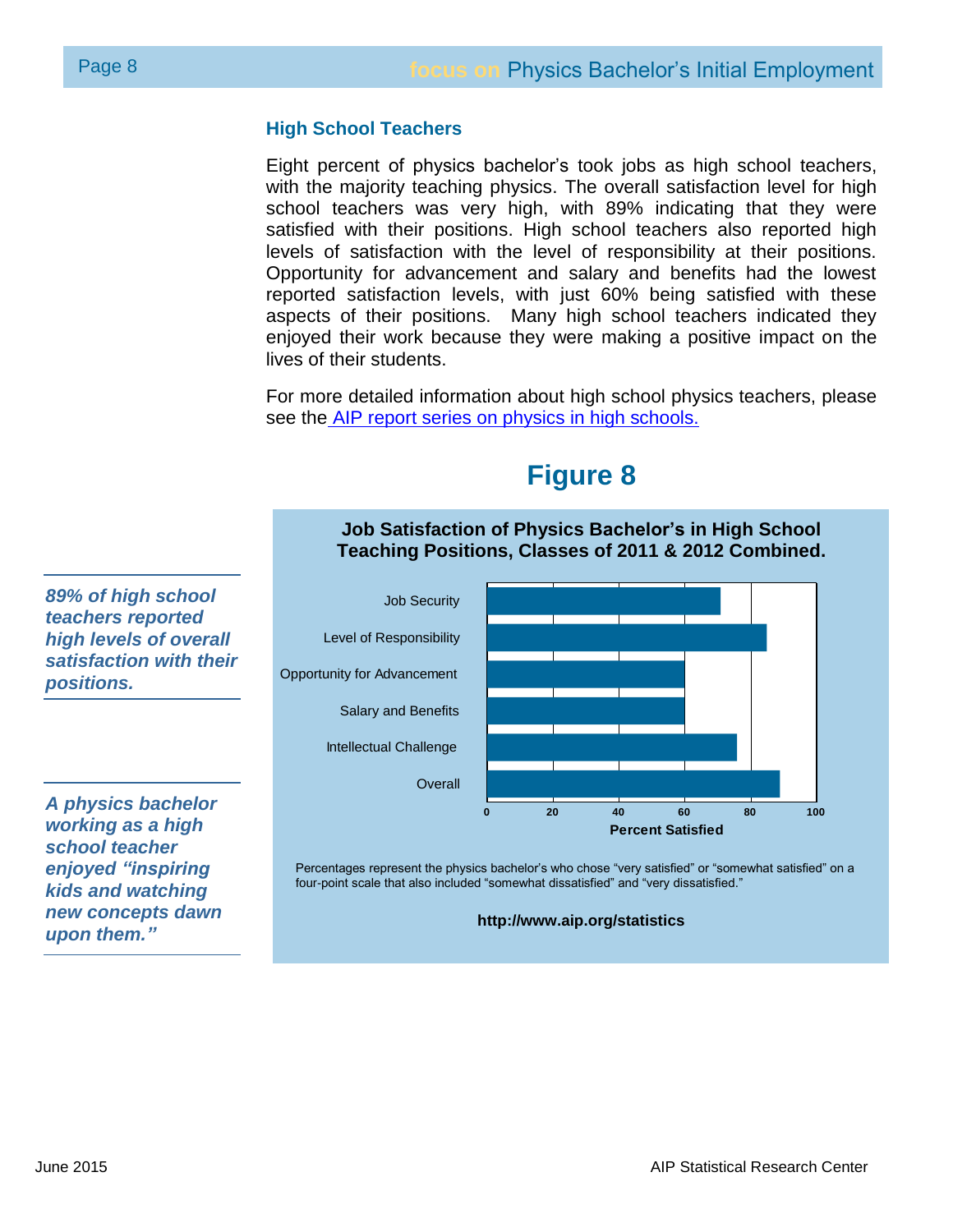### **focus on Physics Bachelor's Initial Employment Example 2018 Page 9**

### **Civilian Government or National Labs**

Five percent of newly employed physics bachelor's degree recipients worked in the civilian government or in national lab positions, of which more than three-quarters were in STEM fields. Civilian government and national lab employed bachelor's indicated high levels of satisfaction across all measures. The highest rates of satisfaction were reported in salary and benefits, and level of responsibility. Many respondents indicated that they enjoyed their positions because they were able to continue to learn on the job, and could apply the skills they learned during their undergraduate education.

## **Figure 9**



*Physics bachelor's employed in civilian government or national lab positions indicated high levels of satisfaction across all measures.*

Percentages represent the physics bachelor's who chose "very satisfied" or "somewhat satisfied" on a four-point scale that also included "somewhat dissatisfied" and "very dissatisfied."

#### **http://www.aip.org/statistics**

*A physics bachelor working in civilian government was "able to do cutting-edge research with top researchers."*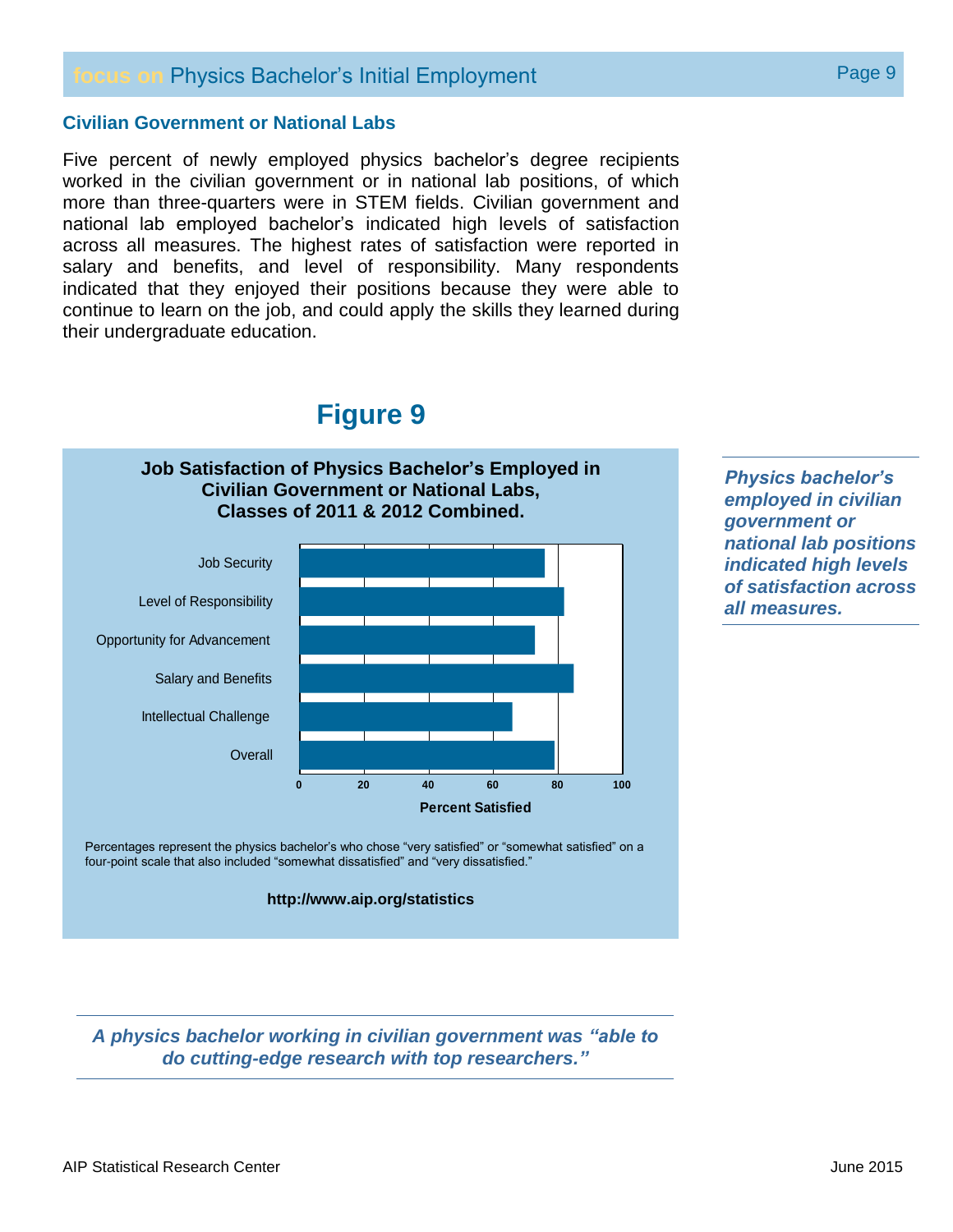### **Active Military**

Physics bachelor's degree recipients in the military had very high levels of satisfaction across the board. Almost all physics bachelor's in the active military had the rank of officer. Many cited their leadership role as one of the major reasons they enjoyed their positions. **Figure 10** includes graduates from military institutes that are not one of the three military academies and graduates from non-military schools who enlisted in the military following receipt of their degrees.

## **Figure 10**

**Job Satisfaction of Physics Bachelor's in the Active Military,**



Percentages represent the physics bachelor's who chose "very satisfied" or "somewhat satisfied" on a four-point scale that also included "somewhat dissatisfied" and "very dissatisfied."

**http://www.aip.org/statistics**

*"The real world application of physics I do helps save lives." - physics bachelor in the active military.*

*"I love going to work in the morning because I love what I do." - physics bachelor in the active military.*

*Almost all physics bachelor's in the active military had the rank of officer.*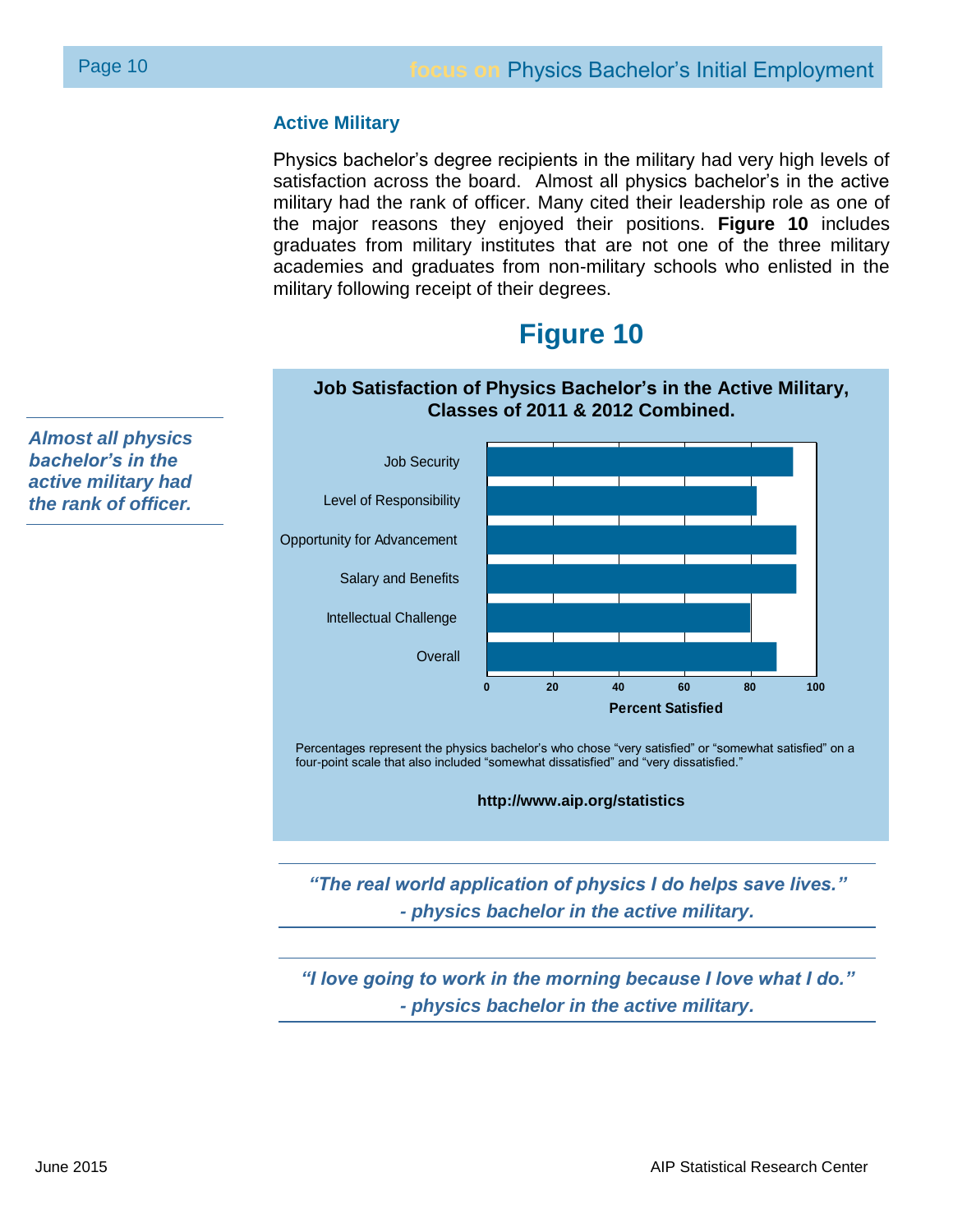### **focus on Physics Bachelor's Initial Employment Page 11** Page 11

### **College and Universities**

Thirteen percent of employed physics bachelor's degree recipients found jobs in colleges or universities. Common job titles for these positions included research assistants and specialists. Physics bachelor's in college and university positions indicated higher levels of overall satisfaction than any other employment sector.

This group was particularly likely to be interested in attending graduate school in the future and a little over half of this group hoped to work either at a college or university in ten years. One respondent described their work as a "taste of physics grad student life."



**Figure 11**

*Physics bachelor's employed at colleges and universities had very high overall levels of satisfaction.*

Percentages represent the physics bachelor's who chose "very satisfied" or "somewhat satisfied" on a four-point scale that also included "somewhat dissatisfied" and "very dissatisfied." Data includes twoand four-year colleges, universities, and university affiliated research institutes.

#### **http://www.aip.org/statistics**

*A physics bachelor working in academia enjoyed "the seemingly limitless potential for the job."*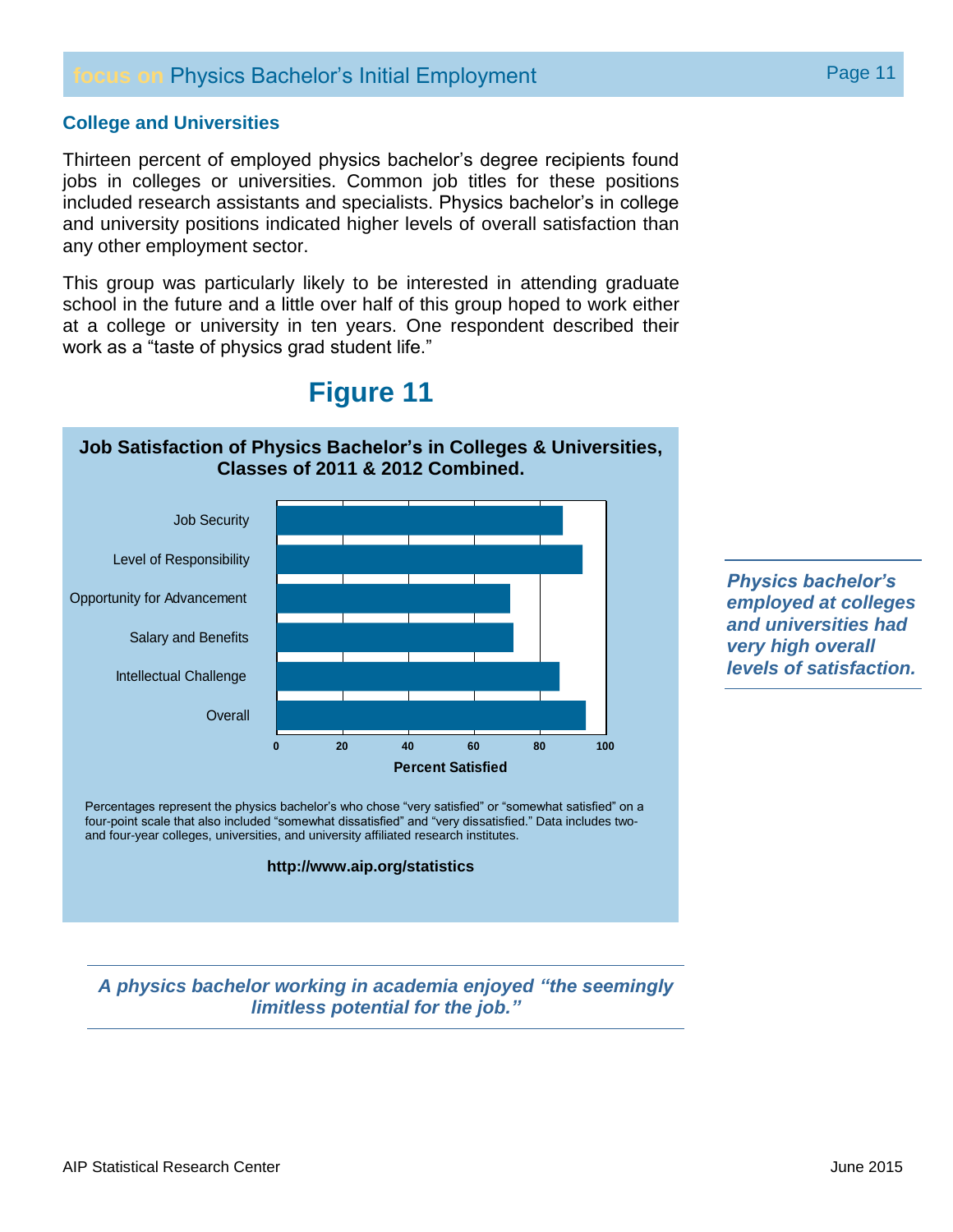### **Gender Differences**

About a fifth of physics bachelor's degree recipients from the classes of 2011 and 2012 were female. A similar proportion of both men and women from these classes were in the workforce in the winter after receiving their degree.

## **Table 1**

### **Initial Employment Sectors of Physics Bachelor's by Sex, Classes of 2011 & 2012.**

|                            | Women<br>$\%$ | Men<br>$\%$ |
|----------------------------|---------------|-------------|
| <b>Private Sector</b>      | 57            | 65          |
| Civilian Government*       | 6             | 5           |
| <b>High School Teacher</b> | 11            | 6           |
| College or University**    | 15            | 11          |
| <b>Active Military</b>     | 2             | 6           |
| Other                      | 9             | 7           |
| $\%$                       | 100%          | 100%        |

\* Includes Federally Funded Research and Development Centers.

\*\* Includes two- and four-year colleges, universities, and university affiliated research institutes.

### **http://www.aip.org/statistics**

Gender differences do appear when looking at the sector of employment in which degree recipients work. As has been historically true, men were more likely to accept positions in the private sector or enter the military, while women were likely to accept positions at colleges or universities, or as high school teachers.

## **Future Graduate Studies**

One out of 6 of the physics bachelor's in the combined classes of 2011 and 2012 who immediately entered the workforce indicated that they had plans to attend graduate school in the future and 3% were enrolled parttime while being employed full-time. Almost half (46%) of those planning to continue their education intended to study physics or astronomy. The majority of those with plans to continue their education anticipated working for a year before returning to school.

*Women were more likely than men to accept jobs at either colleges or universities, or as high school teachers.*